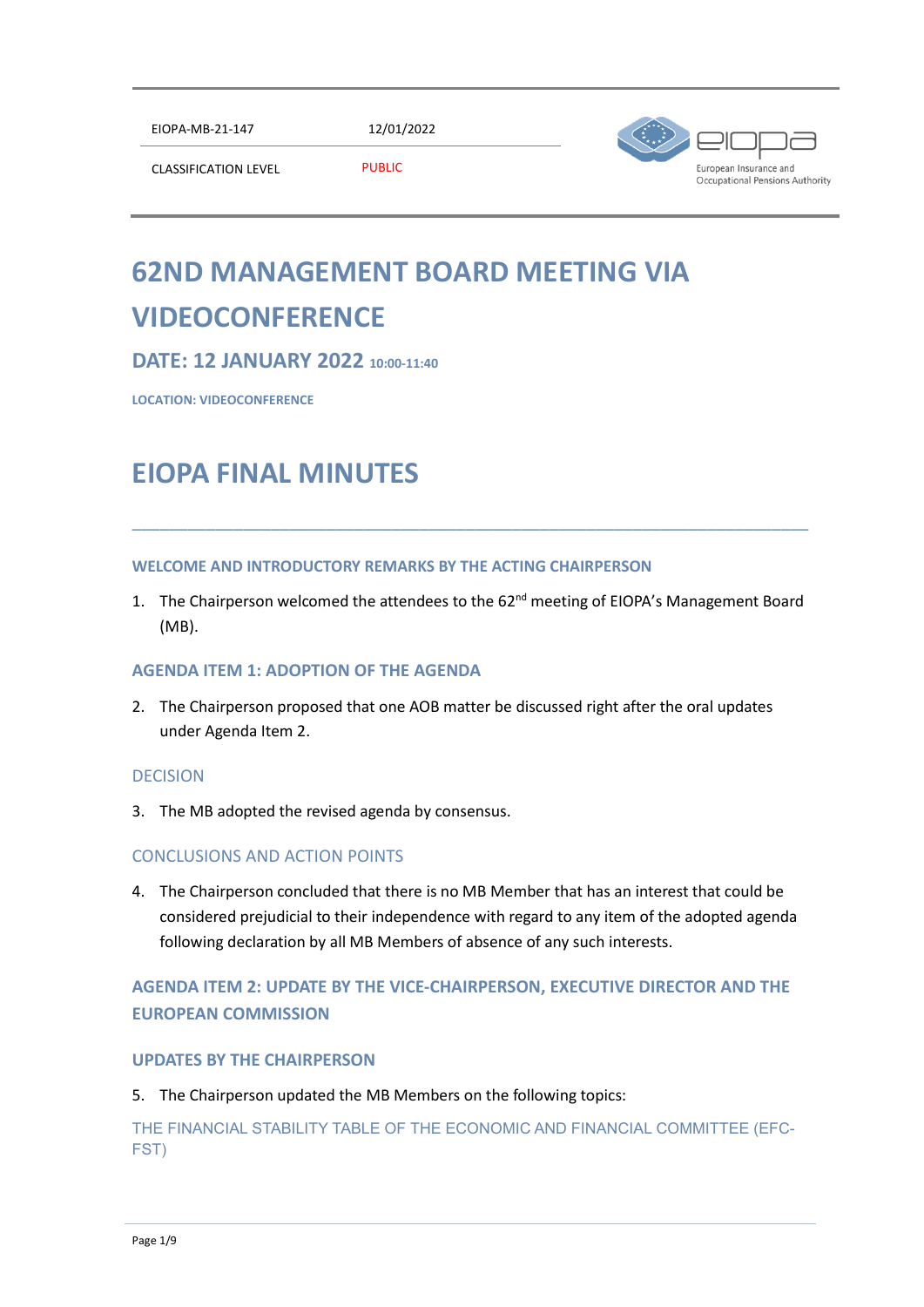- 6. The first meeting of the EFC-FST of 2022 took place digitally on 10 January 2020, where Ministries of Finance and Permanent Representatives in the European Union (EU) together with Central Banks Representatives discussed different topics of interest.
- 7. The meeting provided a good platform for a strategic discussion on economic challenges and risks to financial stability. EIOPA Chairperson as Chair of the Joint Committee (JC) for 2022, represented the ESAs and provided market updates, among which i) concerns on sovereign indebtedness and the extent to which the recent increase of inflation is more permanent in nature and will lead to increased yields, ii) markets in high levels, prone to corrections and risk reversal and iii) Increase in stage 2 loans and forborne loans.
- 8. A very good presentation on the sustainability done by the European Central Bank (ECB) with EIOPA.
- 9. Several speakers exchanged views on protection gaps and how to insure insurability of certain economic activities.

#### JOINT COMMITTEE (JC)

10. As of 1 January 2022 EIOPA took over the Chairmanship of the Joint Committee, EIOPA will be running the secretariat of the Joint Committee. A good handover was ensured by the European Banking Authority (EBA) Chairperson.

#### OTHER UPDATES:

- 11. An in-person meeting with Christine Lagarde, President of the ECB, took place on 11 January 2022. The discussion revolved around the work and collaboration between the two institutions. Ms. Lagarde expressed her satisfaction on the good cooperation of EIOPA and the European Systemic Risk Board (ESRB) on data gathering to enhance the understanding of the risks related to climate change.
- 12. A Round Table is being organised on the initiative of the COM dedicated to go through the Pensions Dashboard and Tracking System and discussing what can be done. All Members States (MS) were invited of which 10 confirmed attendance. EIOPA will also join the Round Table (*more in the COM updates*).
- 13. More updates on: Ethics updates and Stakeholder Groups Meeting were made available to MB through the "updates of the Chairperson" uploaded before the meeting.

## **UPDATES BY THE EXECUTIVE DIRECTOR**

#### FINANCIAL SERVICES COMMITTEE (FSC) MEETINGS

14. The Executive Director (ED) attended the FSC meeting at which the FSC Members were provided with quarterly information on financial risks. Moreover, EIOPA updated the FSC Members on its draft advice on pension dashboards and pension tracking systems, which was well received, and also provided an update from the 3 European Supervisory Authorities (ESAs) on their joint work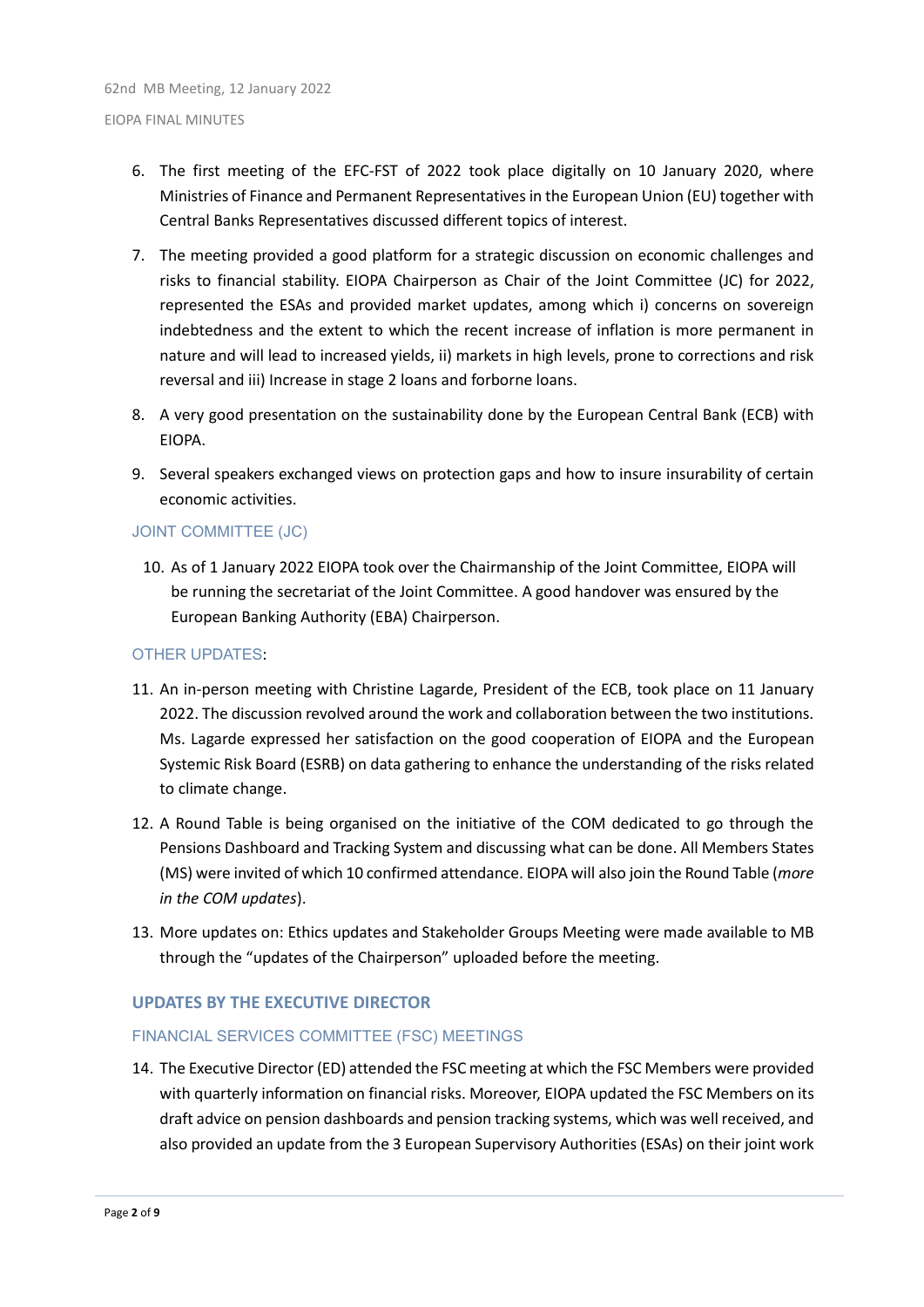under the Sustainable Finance Disclosure Regulation and Taxonomy Regulation, which was also welcomed.

#### BUDGET – TREATMENT OF THE 2020 BUDGET SURPLUS FOR THE UNITED KINGDOM.

15. The two National Competent Authorities (NCAs) of the UK financed part of the 2020 surplus, as they continued contributing to the EIOPA budget in 2020 after Brexit. Although there is no obligation by the withdrawal agreement negotiated between the EU and the UK, EIOPA will, similar to the other ESAs, return to each UK NCA in 2022 its applicable share after the recovery of the 1st budgetary contribution in Q1 2022.

#### DG REFORM

16. The Board of DG REFORM (European Commission) finalized the pre-selection of the three projects, which will see the EIOPA involvement: 1) Insurance Conduct of Business Supervision (development of a risk assessment framework and supervisory methodology, including mystery shopping) by the Central Bank of Hungary; 2) Assistance with the transition to forward-looking risk-based supervision of IORPs in Ireland by the Irish Pensions Authority; 3) Digital Finance Academy, where EIOPA will partially be involved as provider, together with the other ESAs and an external support provider. The Chairperson underlined the need to ensure that projects where EIOPA support is foreseen are limited in number (two per year), strictly match EIOPA's mandate and ensure an overall EU impact.

#### OTHER UPDATES:

17. More updates on: COVID-19 and the organizational impact, training and event programme in 2022 and Working groups structure were made available to the MB through the "Update by the ED" which has been uploaded before the meeting

#### **UPDATE BY THE EUROPEAN COMMISSION (COM)**

- 18. The COM representative informed the MB on the following business files:
	- o ROUND TABLE WITH THE MS ON PENSIONS TAKING PLACE ON 18 JANUARY. Among the topics to be discusses are the Pensions Tracking system, Pensions Dashboard and Study on auto-enrolment. DG FISMA in collaboration with other DGs is currently assessing EIOPA advice on pension dashboards and tracking systems;
	- o INSTITUTIONS FOR OCCUPATIONAL RETIREMENT PROVISION (IORP) CALL FOR ADVICE: COM intention is to send a call for advice in the first half of 2022 to EIOPA. The exact timing is still to be agreed on;
	- O SOLVENCY 2 PACKAGE NEGOTIATIONS:
		- $\triangleright$  The French Council Presidency started fully committed its term. The ambition is to obtain a general approach on the Solvency 2 part of the package by end of June. The presidency has therefore scheduled 8 and possibly 10 working parties. The first working party started already took place focussing on macro prudential tools and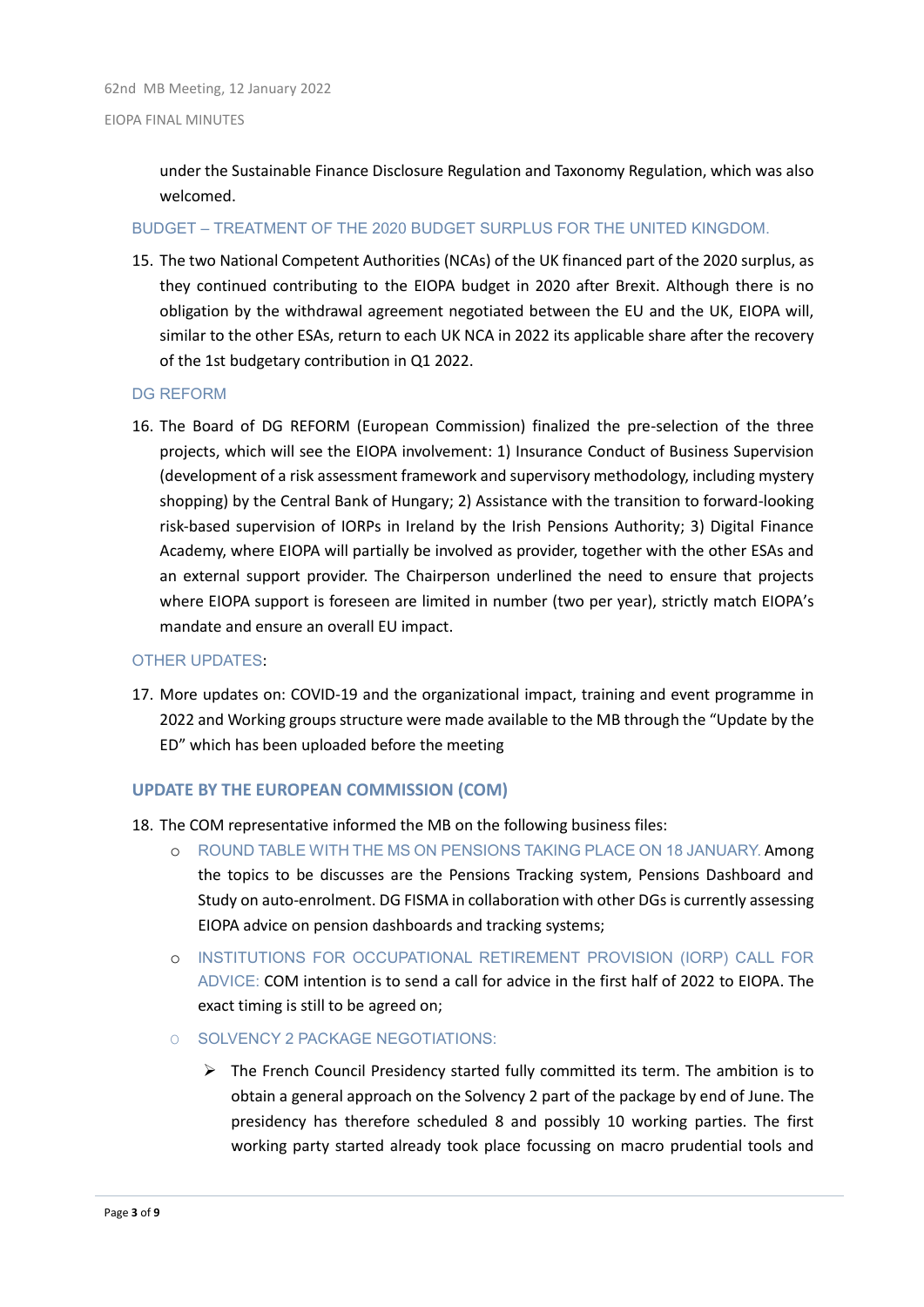green deal. Discussions on long term guarantee measures and group supervision topics and transitional will follow in the weeks to come.

- $\triangleright$  Insurance Recovery and Resolution Directive (IRRD), only 4 working parties are planned until March.
- EUROPEAN PARLIAMENT (EP): The team of shadow rapporteurs has been completed. In terms of schedule for the Solvency 2 amendments and IRRD, the draft report is to be submitted by mid-June and the amendments until mid-July. The discussion of the report in the ECON Committee is foreseen to take place in autumn of this year and the estimated timing for the vote during the week 48 (end of November – beginning of December).
- o LEVEL 2 DELEGATED REGULATION: COM has planned an intense expert group schedule, with back to back meetings with the Council. Detailed discussions and options on the way forward on the long term guarantee measures are expected to take place in the first months of 2022. Timeline for follow-up measures will be probably postponed for 2023;
- o DORA: On 24 November 2021, the European Council reached a General Agreement on the DORA and MICA files. This agreement forms the Council's negotiating mandate for trilogue negotiations with the EP. On the EP side, the ECON Committee voted the DORA Report on 1 December. The French Presidency has planned the first trilogue on 25 January and 16 February. Regarding MICA, the EP intention is to submit the report for vote in February;
- o DELEGATED ACT ON SUSTAINABILITY: COM publishes a press release and Member States are expected to comment by 21 January 2022.

#### DECISION

19. Not applicable.

#### CONCLUSIONS AND ACTION POINTS

20. Not applicable.

#### **AGENDA ITEM 3: INSTITUTIONAL TOPICS**

#### **3.1. EIOPA BUDGET 2021: EXECUTION AND BUDGET TRANSFER REPORTS**

21. The Head of Corporate Support Department presented the highlights of the budget execution and transfer reports for 2021. The budget was amended twice in 2021, to reflect the additional funds supporting the Commission's DG Reform projects as well as to reduce the budget for the pension contributions for EIOPA staff further to more accurate forecast data by the end of the year. EIOPA achieved good execution rates, in particular a 99.98 % implementation rate for commitments.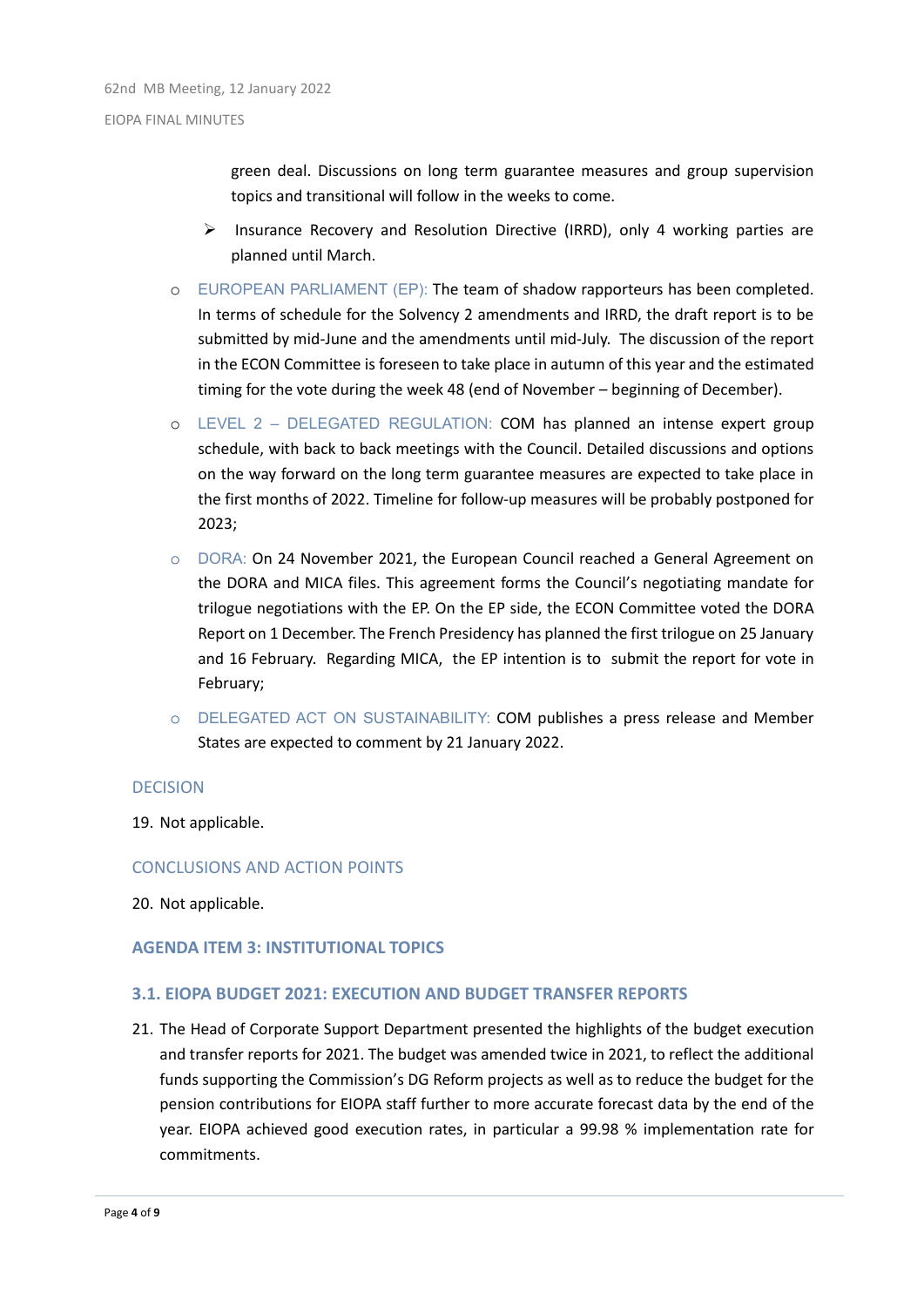62nd MB Meeting, 12 January 2022 EIOPA FINAL MINUTES

### DECISION

#### 22. Not applicable.

#### CONCLUSIONS AND ACTION POINTS

23. MB took note of the 2021 budget execution and transfer reports.

### **3.2. SINGLE PROGRAMMING DOCUMENT 2022-2024**

#### **3.2.1. Revised SPD 2022-2024**

- 24. The ED introduced the revised Single Programming Document (SPD) 2022-2024. The Authority has taken the opportunity to update the previous version of the SPD, in particular relating to areas of growth stemming from the EU Strategy for Financing the Transition to a Sustainable Economy and the Solvency II review package. Further changes concern the streamlining of the deliverables in its Annual Work Programme (AWP) 2022 with other strategic documents, addition of specific deliverables, better articulation of the AWP 2022 priorities, inclusion of the data and information request calendar for 2022 and the revision of the Key Performance Indicators (KPIs).
- 25. MB overall welcomed the revised SPD 2022-2024 and requested some clarifications on specific deliverables of the AWP 2022. The MB invited EIOPA to periodically review the impact of the AWP implementation on the NCAs resources. Additionally, the MB invited EIOPA to consider in the future an earlier publication of the calendar of data requests to support the planning of the NCAs and industry resources.

#### DECISION

26. MB approved, by consensus, the revised 'Single Programming Document (SPD) 2022-2024' (EIOPA-MB-22-002, 12 January 2022) for submission to the Board of Supervisors (BoS) for final adoption.

#### CONCLUSIONS AND ACTION POINTS

- 27. EIOPA to submit the revised SPD 2022-2024 to the January BoS meeting for final adoption.
- 28. EIOPA to periodically review the impact of the Annual Work Programme implementation on the National Competent Authorities (NCAs) resources.

## **3.2.2. EIOPA Budget 2022: Detailed Breakdown**

29. The Head of Corporate Support Department presented the breakdown of the EIOPA Budget 2022. The budget 2022 was adopted by the BoS in December 2021 via a written procedure to permit the start of its implementation. The budget 2022 is in line with the EU Multi Annual Financial Framework 2021-2027 and is 9.79% higher than the budget 2021. The increase is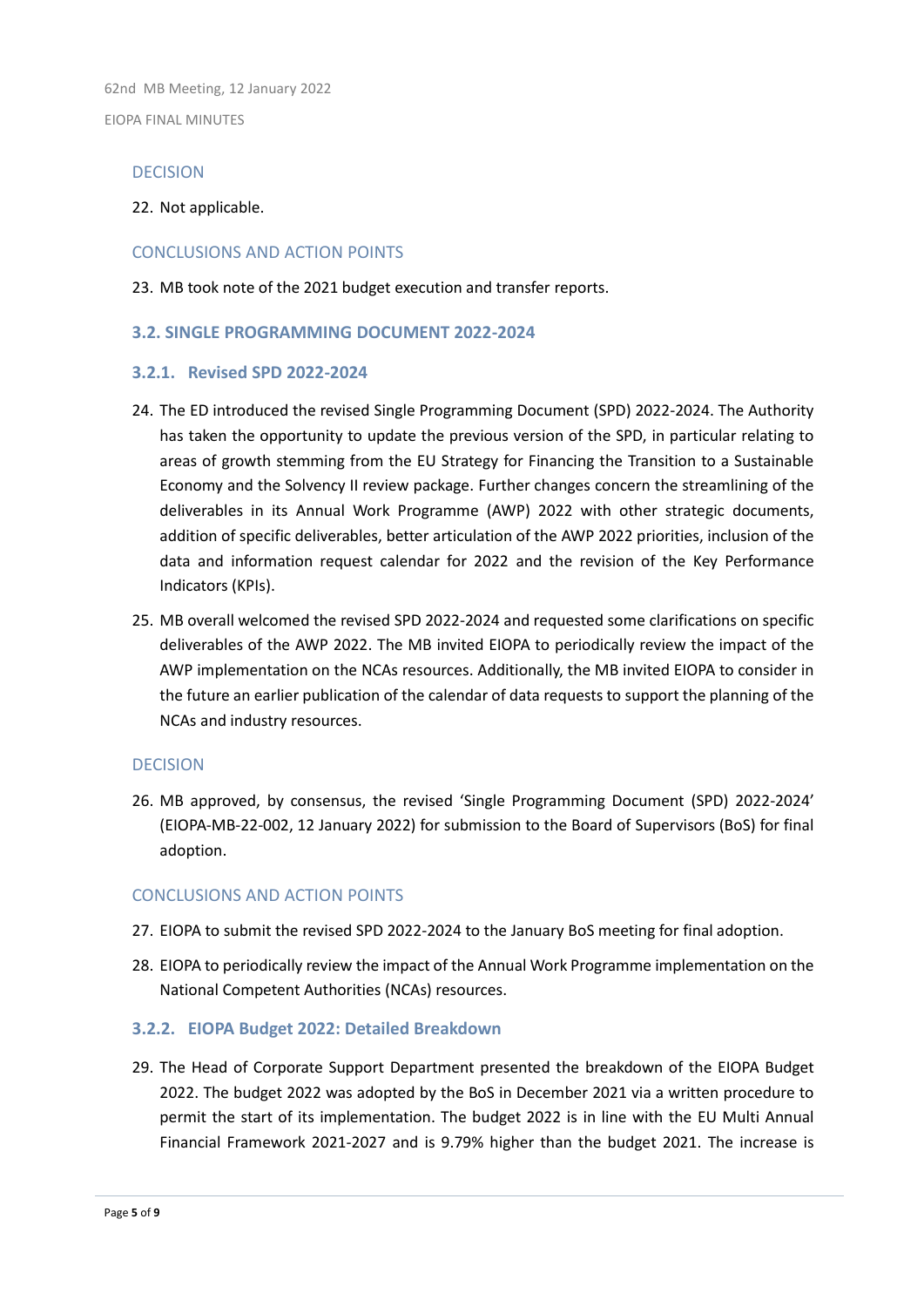mainly related to DORA, pending final approval. The Head of the Corporate Support Department added that a budget amendment is likely to be required during 2022, this to include funds from the COM regarding new Administrative Agreements with DG REFORM as well as a possible reduction of the budget due to the further DORA delays.

#### DECISION

1. Not applicable.

#### CONCLUSIONS AND ACTION POINTS

- 30. MB took note of the 2022 budget breakdown information.
- 31. EIOPA to submit the 2022 budget breakdown to BoS meeting of 27 January for information, and provide additional details on the budget increase in comparison to 2021.

### **3.3. DRAFT SPD 2023-2025, INCLUDING DRAFT BUDGET 2023**

- 32. The ED presented the draft SPD 2023-2025. The current version of the SPD is based on the first proposal for a strategic direction presented to the MB and BoS in September 2021 and has been consequently updated to include a detailed AWP 2023 as well as further information on the human and financial resources outlook, complemented with planning priorities.
- 33. The ED explained that the draft SPD 2023-2025 is building on the SPD 2022-2024, taking into account EU legislative developments (DORA), PEPP developments, the possible review of the IORP II Directive as well as work resulting from the revised Solvency II Directive.
- 34. MB overall welcomed the draft SPD 2023-2025.
- 35. MB invited EIOPA to consider, together with the other ESAs, the pre-financing options related to the DORA activities.

#### DECISION

36. MB approved, by simple majority, the 'draft SPD 2023-2025' (EIOPA-MB-22-004, 12 January 2022) for submission to the BoS for adoption. The COM abstained from voting on budget 2023.

#### CONCLUSIONS AND ACTION POINTS

- 37. EIOPA to submit the draft SPD 2023-2025 to BoS for adoption.
- 38. EIOPA to add to the BoS presentation additional information on DORA.

#### **AGENDA ITEM 4: AOB**

39. The MB was exchanged views about a draft press release which relates to an internal matter at EIOPA.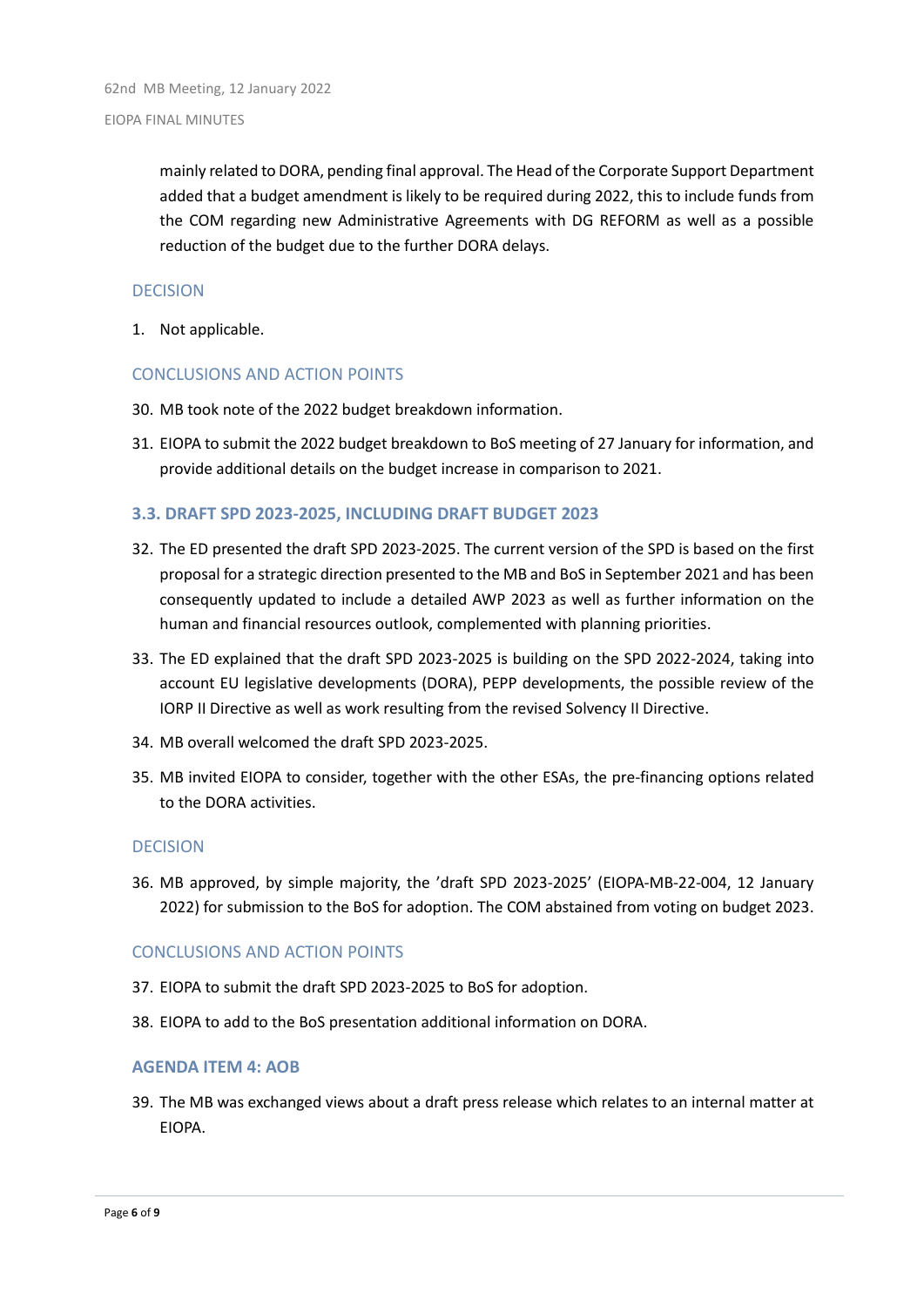40. The Chairperson informed the Members that the meeting scheduled for 9 March will be remote. Due to the COVID-19 pandemic situation the German Parliament adopted a series of legislative changes applicable until 19 March 2022. EIOPA aligned with these provisions and non-essential meetings, visits and missions are postponed.

#### DECISION

- 41. Not applicable
- CONCLUSIONS AND ACTION POINTS
- 42. Not applicable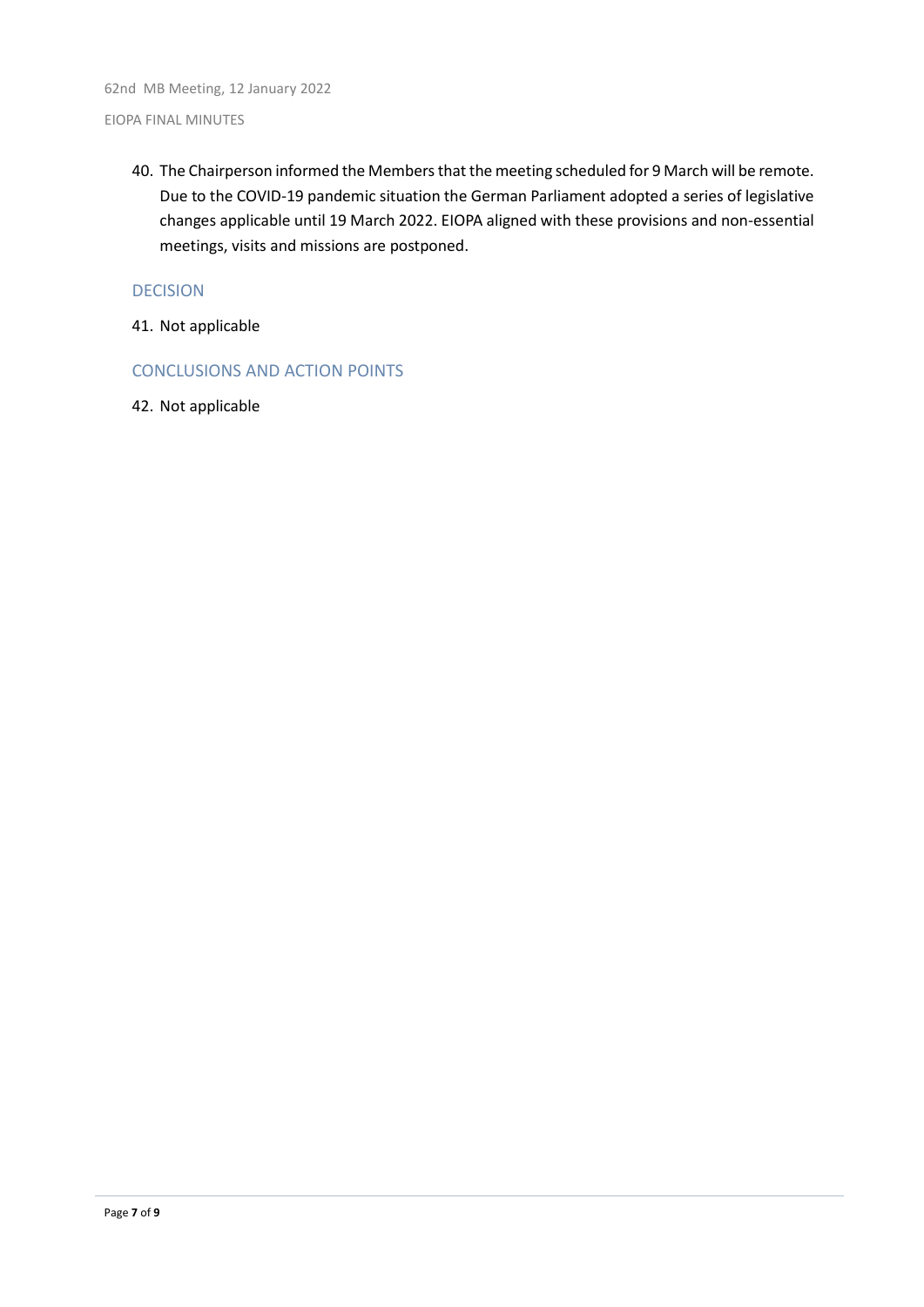# **ANNEX: LIST OF DECISIONS ADOPTED BY WRITTEN PROCEDURE FROM 10.11.2021 TO 12.01.2022**

#### **MB-2021-11**

43. Decision adopting, by consensus, the Decision to appoint one new Member and two new alternates of the Board of Appeal (BoA).

#### **MB-2021-12**

44. Decision adopting, by consensus, the Draft Minutes of the 61st Management Board Meeting.

#### **MB-2021-13**

45. Decision adopting, by consensus, the MB Decision repealing Decision EIOPA-MB-11/053 on Reimbursement of transportation costs related to education allowance